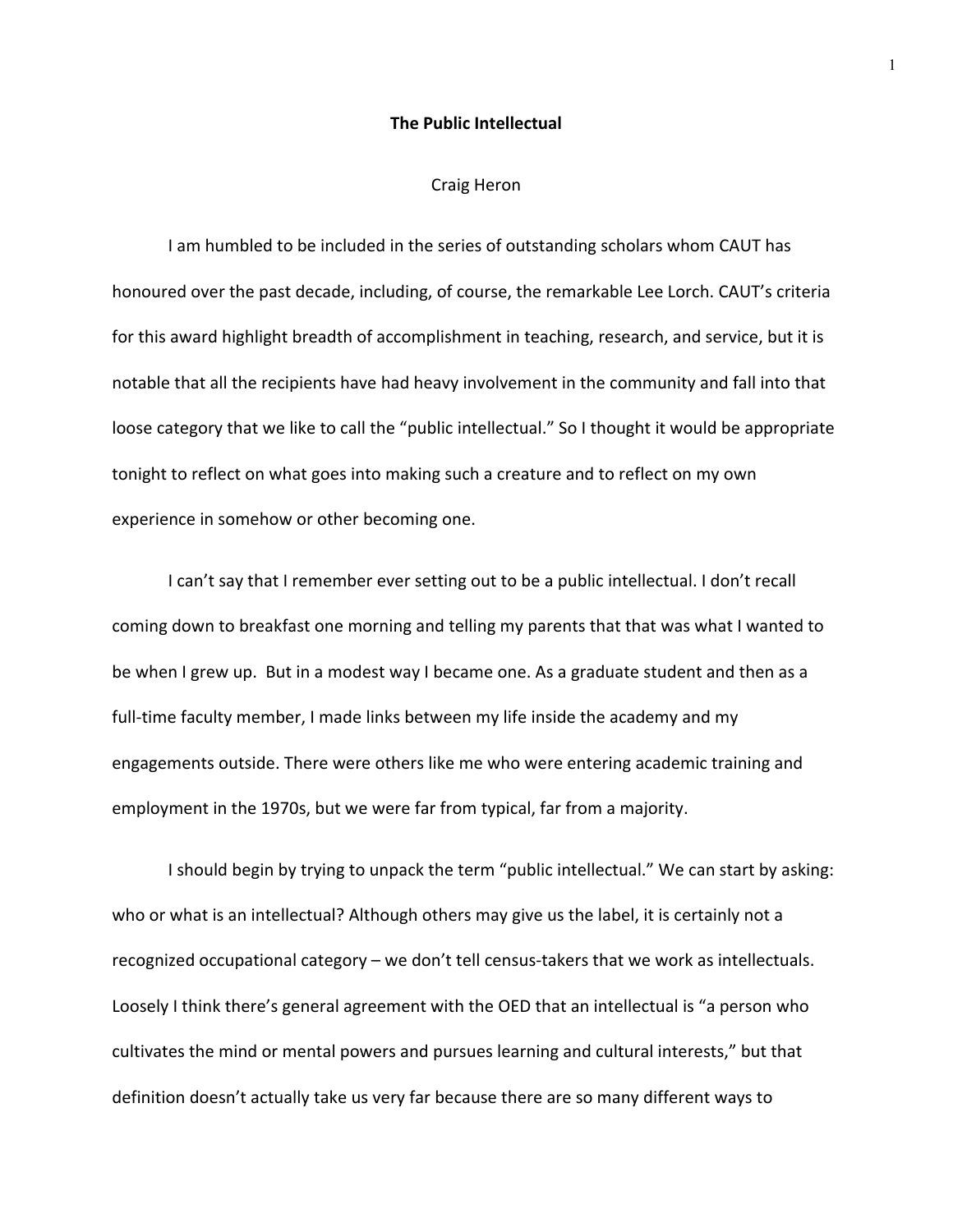"cultivate the mind," and there are so many different contexts across time for doing so. I'll spare you a lengthy ride through the sociology of knowledge and the social-structural place of intellectuals. But looking across the twentieth and early twenty‐first centuries, I think we can find intellectuals in several distinct niches. There are those operating primarily in the world of journalism, those rooted in religious or cultural institutions, those attached to various social and political movements, and, of course, those who work in post‐secondary institutions. I want to focus tonight, on the intellectuals who have held full‐time positions in universities and have reached beyond the ivory tower to a wider public.

The public intellectual has long had an uncertain status in the modern university. For generations, the norm for Canadian academics was to focus inward on education for their students and on scholarship to be shared and assessed by their peers within the academic world. This was the pursuit of pure knowledge, whose indirect benefit to society would be manifest in the fullness of time. In practice, of course, there were many newer parts of the university that had no such narrowly monkish orientation, especially professional faculties of law, medicine, engineering, and so on, which had to meet the expectations of external accreditation agencies and markets for their skills, along with the emerging business programs, which had a more open face to the world of commerce and industry. But for the liberal arts and much of the natural sciences, deeply rooted conventions looked askance at too much engagement beyond the ivy‐covered walls. Speaking out publicly was supposed to be a distraction from the pursuit of truth. Some academics undoubtedly did, but anyone interested in establishing a more public voice had to make sure that it did not in any way threaten their academic careers or the reputations of the institutions that hired them. There were some well‐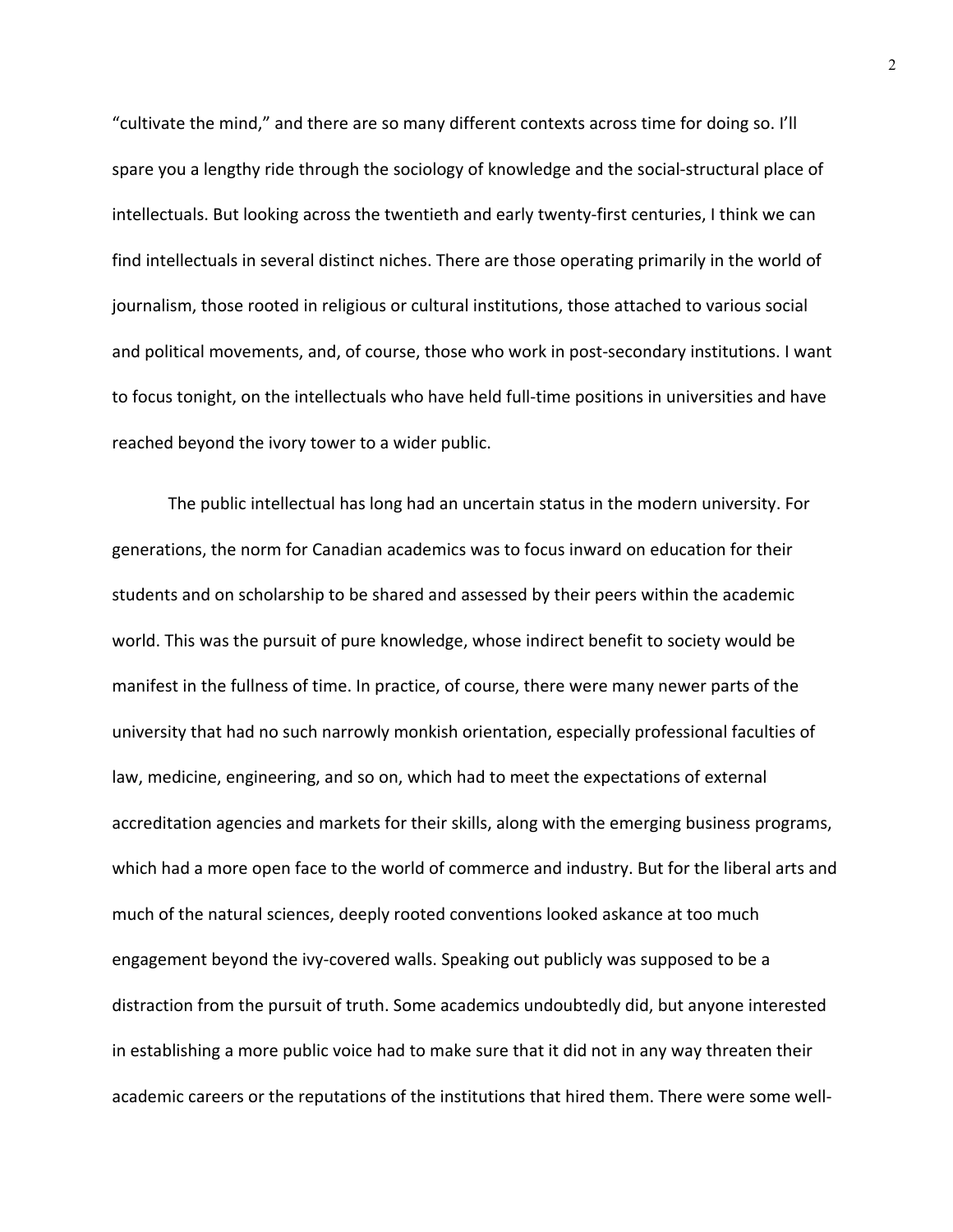publicized cases of academics who stepped over the line. In 1941, for example, the University of Toronto historian Frank Underhill faced a serious threat of being fired for publicly criticizing Canada's historic connection with Britain, and in 1958 another historian, Harry Crowe, was actually fired from Winnipeg's United College (forerunner of the University of Winnipeg) for unpublished comments about, among other things, the Conservative Party.

From the 1960s onwards, there were nonetheless growing numbers of professors who engaged with a larger public on a wide range of issues. They reached out to audiences and forums beyond the narrow fraternity of their peers to bring their knowledge and critical capacities to bear on a wide range of issues of public interest and concern. Their status as university professors gave them privileged access to public forums – politicians, newspaper editors, broadcasters, and others took them more seriously because of their academic credentials. That is not to say that they were always, or ever, popular figures in the public eye in this country, in the way that they often are in many European countries. Their status in the public arena has generally been much higher in Quebec than in English Canada, where anti‐ intellectualism still runs rampant. Remember that in 1995 the *National Post* held a competition to determine "the most important public intellectual in Canada," and the winner was Don Cherry.

I would like to suggest five broad categories of intellectual activities beyond the walls of academia.

The first group I'll call the Public Scholars. They have tried to carry the insights of their scholarly research outward, beyond the academic seminars, conferences, journals, and so on.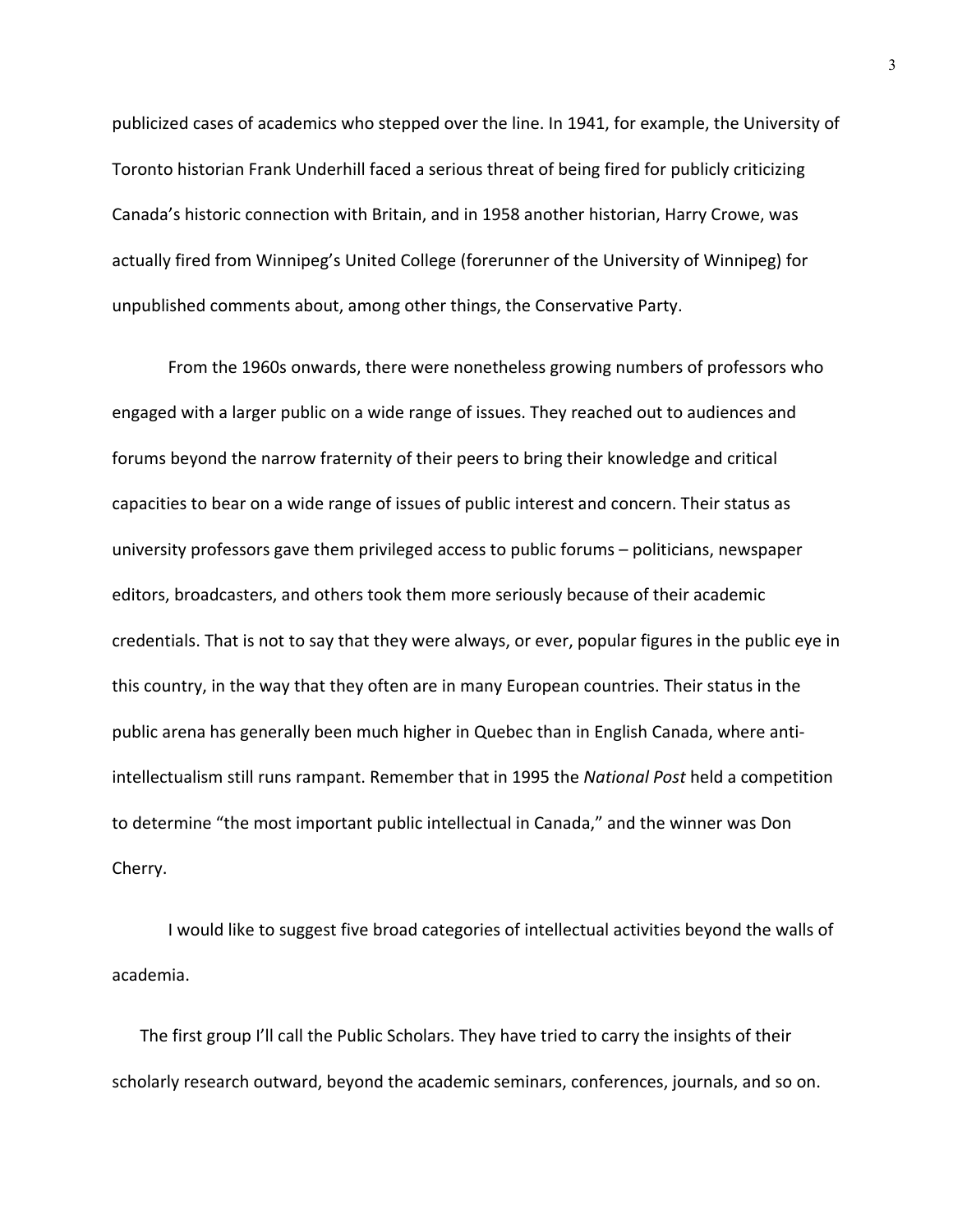They often wrote books completely within the conventions of their academic disciplines that they nonetheless hoped would reach a wider educated readership and thus to shape public thinking. Recently, the health historian James Daschuk produced a book on indigenous health on the prairies in the context of nineteenth‐century colonization, *Clearing the Plains,* that got huge attention in the media, especially for its exposure of Sir John A Macdonald's willingness to use hunger to force indigenous peoples onto reserves. That research has been taken up in many public discussions of indigenous rights in Canada. My own modestmcontribution has been a series of monographs and essay collections, which in all cases I hoped would make some impact beyond academia and perhaps contribute to broader struggles for social justice. I was probably most successful with a short history of the labour movement that actually found widespread use in union education programs as well as university classrooms.

Then there were the Popularizers. Many academics responded to requests to give lectures to general audiences on topics related to their expertise. Over the years I have responded to calls from dozens of groups, from historical societies to union conferences. I've also done numerous walking tours. Other professors took up invitations to appear in the media to similarly explain the insights of their scholarship to a popular audience. The Massey lectures, the CBC's long‐running Ideas series, the weekly radio program *Quirks and Quarks* are leading examples of this kind of public exposure. Academics have also been encouraged to present their ideas in popular form through adult education, whether through university extension departments or independent organizations like the Workers Educational Association.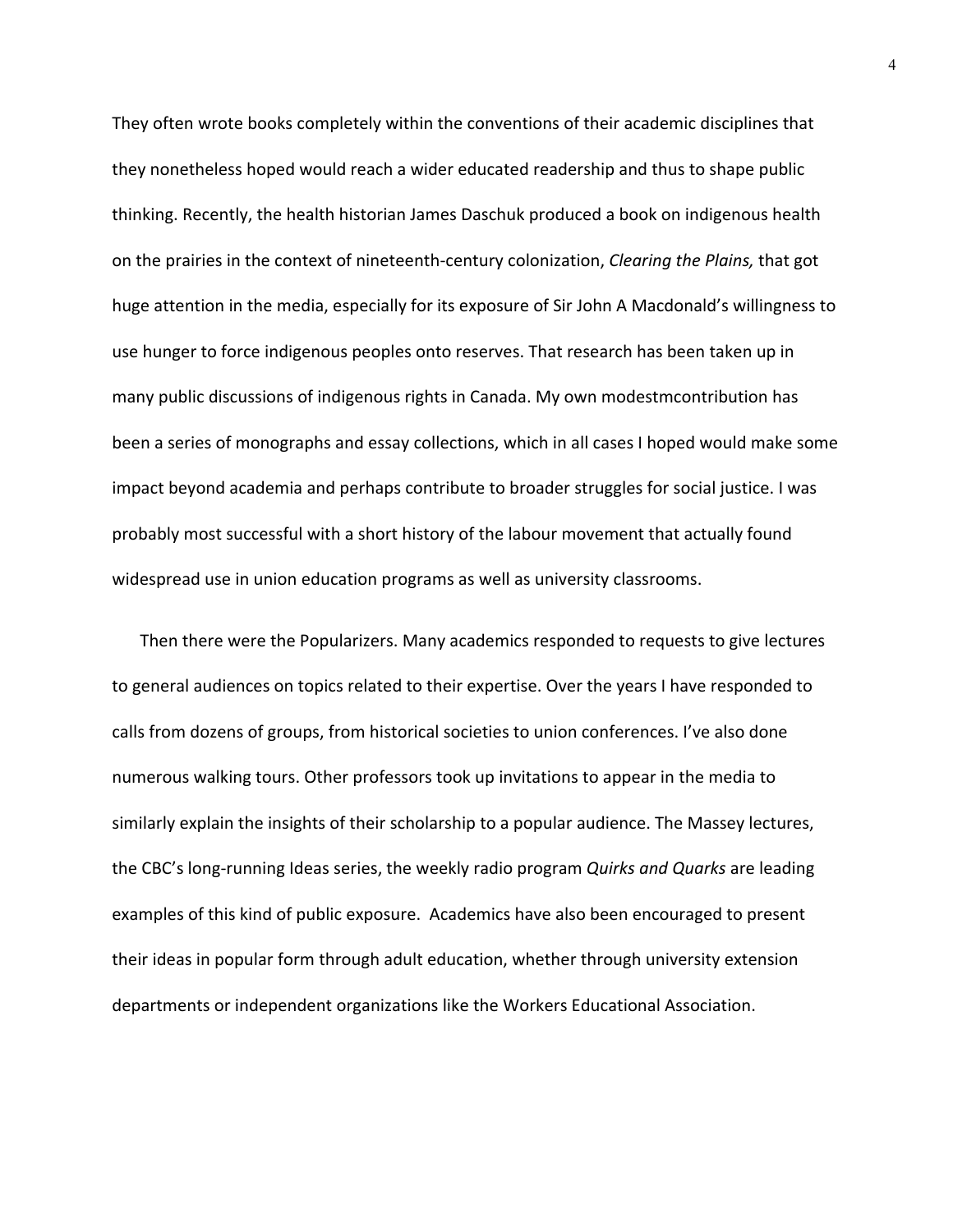As valuable as the outward flow of knowledge has been, I would argue that neither the Public Scholars nor the Popularizers have engaged with the public as much more than receptacles for their wisdom. The real public intellectual is one who tries to shape public awareness through more participatory processes. That gives us three more kinds of public intellectuals.

One is comprised of the Experts. A few academics have been asked to apply their expertise to specific social questions before courts or tribunals, perhaps on aboriginal claims, like Tom Flanagan from the University of Calgary and my colleague in History at York Bill Wicken, or on pay equity disputes, like my colleague in Sociology Pat Armstrong. Sometimes they were asked to take on longer-term commitments. For more than a century in this country, some universitybased intellectuals have responded to the siren call of the government commission, where they could sit with others from the non‐academic world to shape public policy. Recent examples were historian Gerard Bouchard and philosopher Charles Taylor, who were co-chairs of Quebec's Consultation Commission on Accommodation Practices Related to Cultural Differences that reported in 2008. Sometimes that has led to longer‐term recruitment into government bureaucracy or government institutions at some high level. Back in the 1930s and 1940s small armies of academics began to flow into the expanding federal civil service , and the flow had continued to the present. Some end up working for political parties. My late colleague Ramsay Cook published a book a few years ago about his speech‐writing for Pierre Trudeau. And the political scientist Tom Flanagan has worked for a number of national Conservative leaders. A few, of course, might actually end up directly in politics. Pierre Trudeau was probably the most celebrated case, but we often forget that Ed Broadbent and Jack Layton also started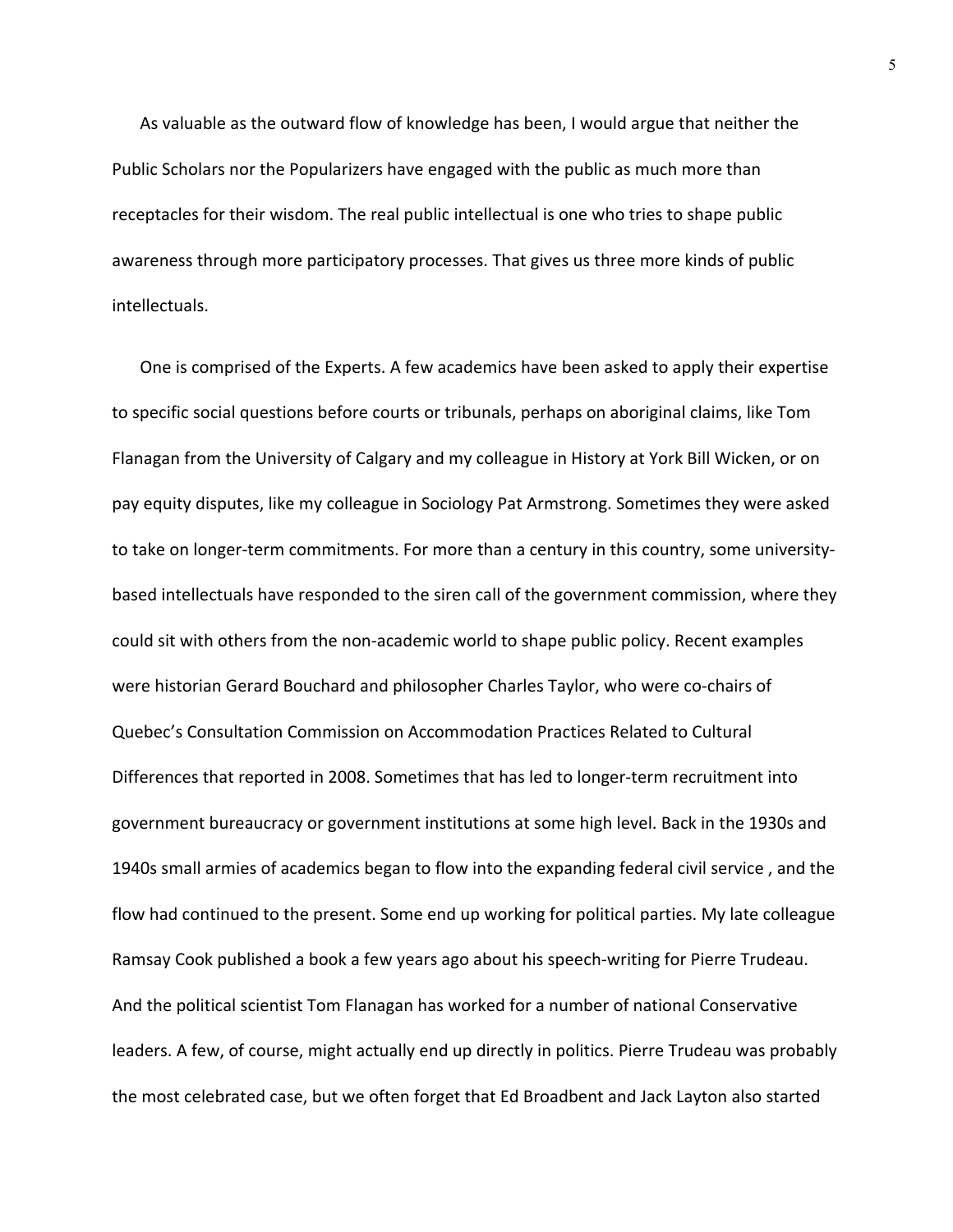out as university professors. John McCallum, Stefan Dion, and Michael Ignatieff are some more recent Liberal examples. But in that environment, these people usually sacrifice their status as public intellectuals. The sanctity of intellectual independence evaporates, and the odour of opportunism hangs over them. In most cases, the track record of intellectuals in politics has not been impressive.

The Expert typically plays a role as fixer andproblem‐solver for the powers that be, as the agent of social engineering to smooth out social tensions. Maybe that's why I've seldom had calls to be one – who needs a Marxist-feminist labour historian to help construct public policy? But I would argue that the real public intellectuals in western countries are the ones who step outside the university to join more independent public discussion and debate about large questions of public concern. Let's call them the Critics. They differ from the Experts in their tendency to express more critical judgments on the status quo and often to be more overtly political. They are more concerned with shaping public consciousness than with crafting detailed public policy. They enter circles of informed dialogue that can engage a considerable range of critical thinkers – journalists, novelists, poets, artists, politicians, lawyers, architects, planners, and sundry other professionals, often derisively dubbed the "chattering classes." Their involvement may come in the form of a thoughtful article in a small journal or magazine, or an op‐ed piece in a newspaper or, these days, a blog; or sometimes something more substantial in book form, distinct from the standard academic monograph. Recently historian Ian McKay and his non‐academic friend Jamie Swift have also produced two books that confront Canada's new culture of being a "warrior nation." Occasionally a professor is drawn onto the editorial board of a magazine or journal. In French Canada *Le Devoir* epitomizes that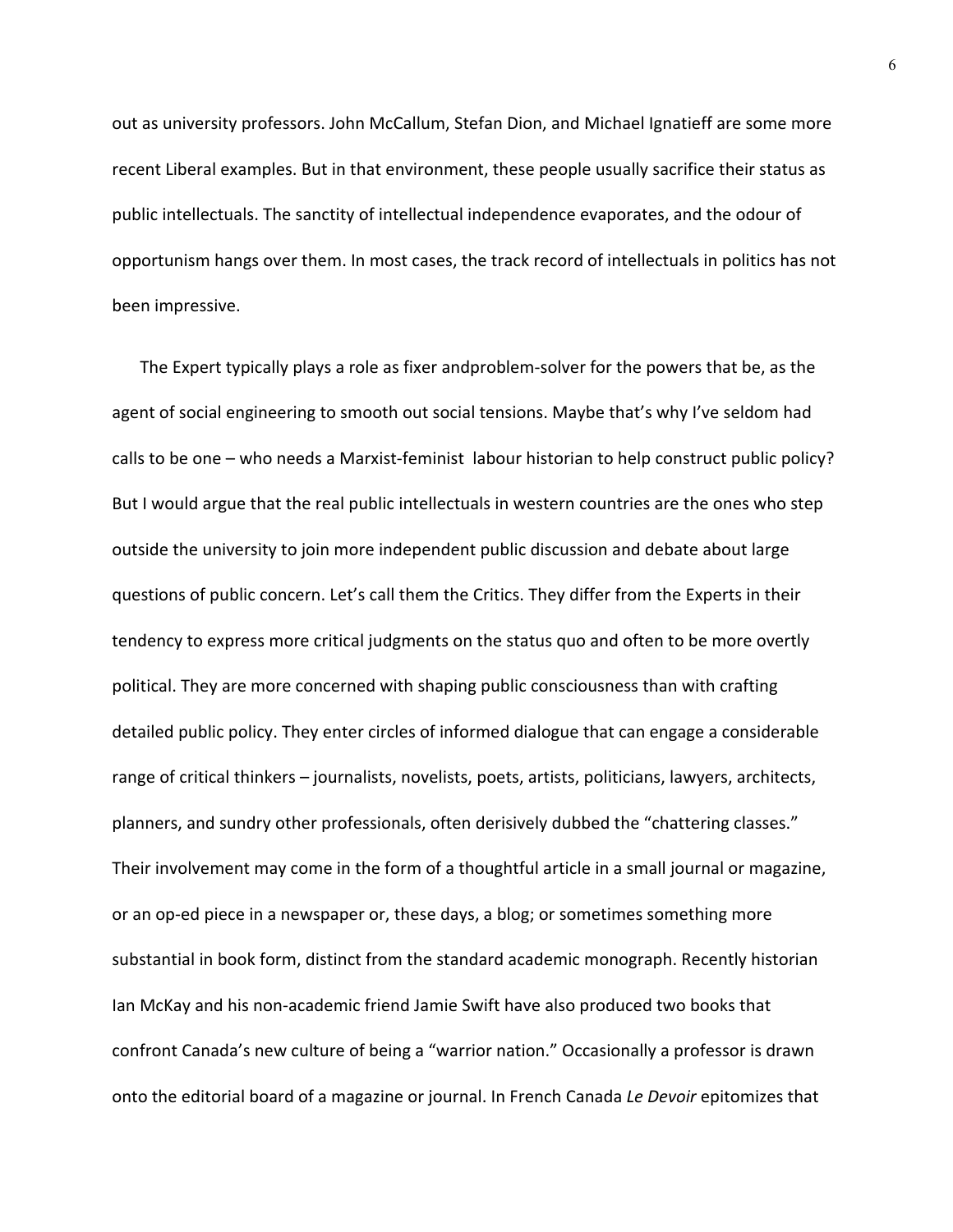kind of public intellectual forum. We have nothing quite so influential in English Canada, but some small publications have always tried to soldier on with the participation of academics, reaching small circles of concerned readers. Regrettably, none of these has ever had the size and impact of, say, the *New York Review of Books* or the *Times Literary Supplement.* The digital world is of course now creating space for many bloggers.

The mass media of course have had their own way of using such people. They liked to turn them into pundits. Like many of us in this room, I have been tapped a few times to play this role on TVO and CBC, when they wanted to discuss issues from labour relations to drinking regulations. In these settings, academics often have less control over their expression of informed opinion than they have when they write an op‐ed piece or a magazine column or a blog. The media may use such people to set up some kind of simplified debate, which may not reflect the subtler dialogue that academics themselves would take up. My least favourite memory of punditry is standing on my front lawn on the weekend of Labour Day about fifteen years ago trying to convince a CBC interviewer that the Canadian labour movement was not dead in the water. In the end he extracted a ten‐second clip that ignored my argument and upheld his pre‐determined story line. Similar experiences with CBC have led me to refuse to do any more interviews for *The National*. In fact, the pool of pundits does not include all that many public intellectuals. Typically the mainstream broadcasters rely on a small stable of commentators. Janice Stein at the Munk School at the University of Toronto, for example, pops up regularly in the Canadian media to discuss foreign affairs, as does Nelson Wiseman also from U of T as a commentator on politics. Janice Stein is an exception since most media pundits are older white males, often located in central Canada, especially Toronto.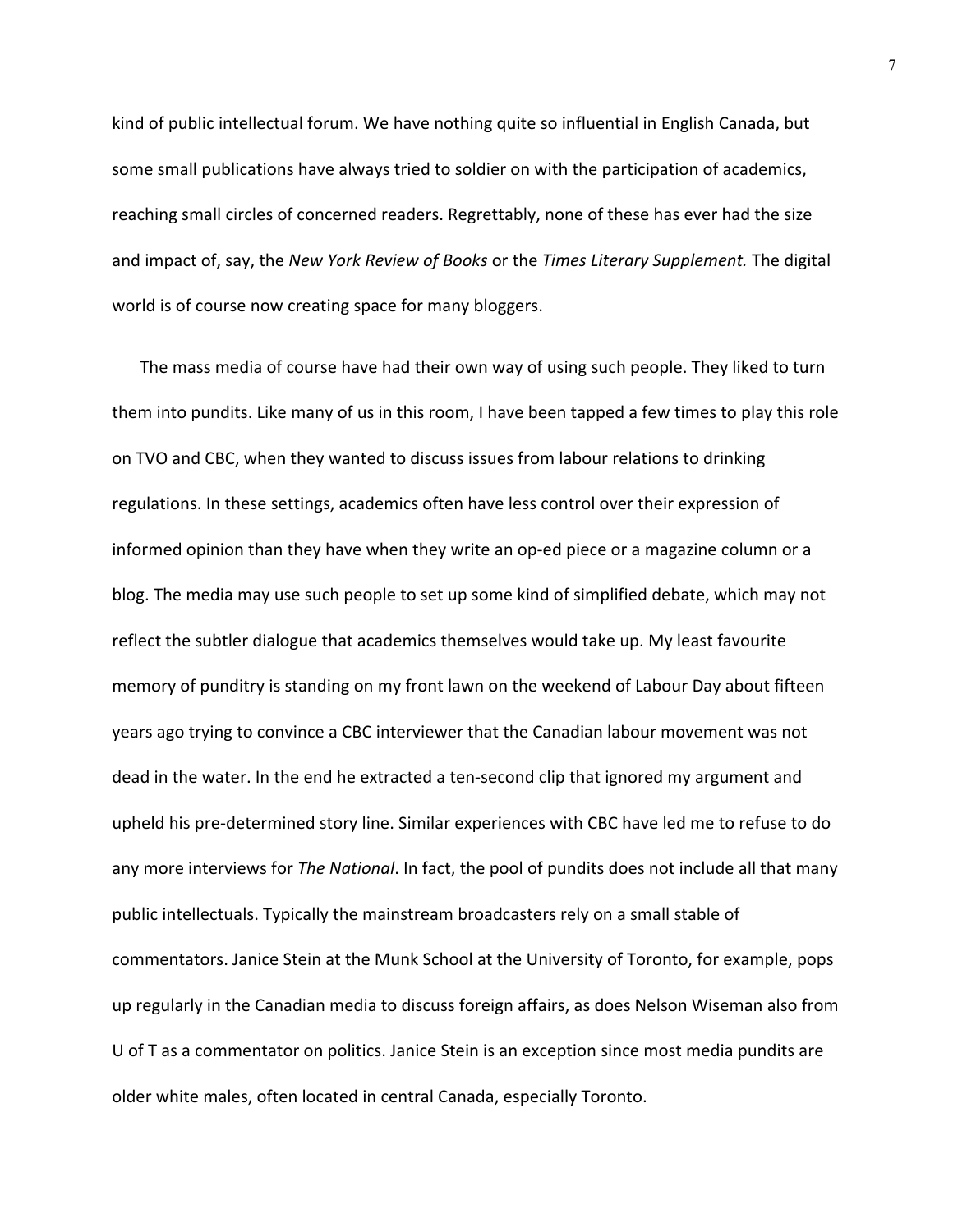The final kind of public intellectual does more than express personal ideas and opinions. I'll call these people the Committed. They agree to share their intellectual authority with others engaged in non‐academic settings. That means a kind of collaboration with other groups and the cultivation of respect for entirely different practices of work and decision‐making from the ones in which academics have been trained. On the one hand, it can require working with artists, filmmakers, curators, and sundry professionals on projects in museums, galleries, archives, historic sites, theatres, and other cultural institutions, as well as work with independent broadcasters and filmmakers. I've worked at different points with the Ontario Museum Association, the Toronto District School Board, the Ontario Heritage Foundation, the City of Toronto Museums, and a few filmmakers.

On the other hand, some academics make a commitment to work with a variety of social movements or campaigns – Indigenous groups, women, labour, particular ethnic groups, and environmentalists, for example. The "public" they engage with is often quite different from the cultural snobs of the chattering classes – partners that are often less well educated and not accustomed to working with people with PhDs. There is a long trail of such people stretching back decades in Canada.

Personally I put a lot of energy into this kind of public intellectualism. For fifteen years, I sat on the board of the Workers' Arts and Heritage Centre, located in Hamilton, alongside unionists, educators, artists, librarians, archivists, and more. I curated a few exhibitions at that centre and provided historical advice on several more. I also swept floor, set up chairs, tacked material to walls, served drinks, and wrote research grants. This was a challenging setting for an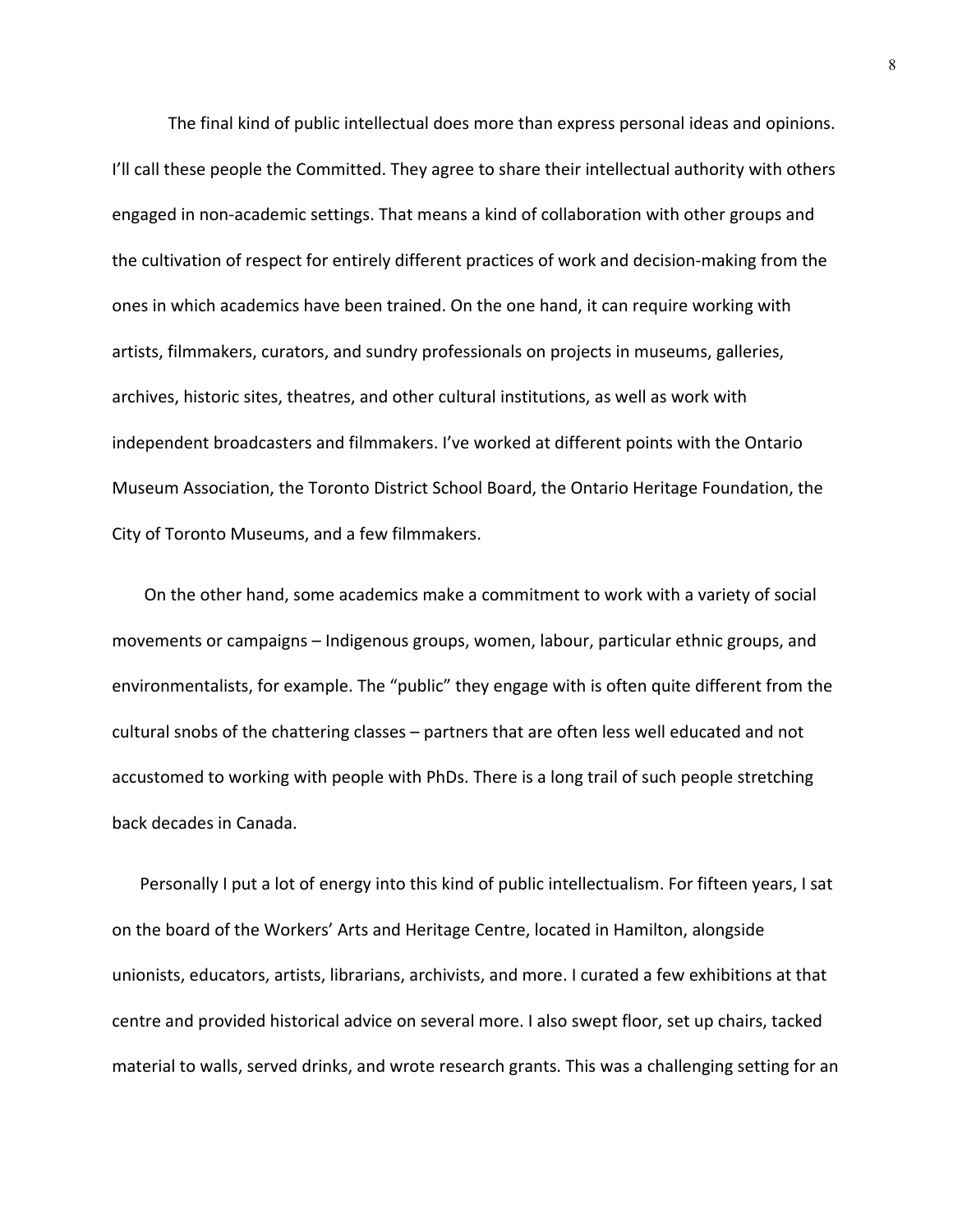academic accustomed to working mostly alone and to producing mostly scholarly articles and books. I had to adapt to sharing my perspective with artists, designers, and curators, as well as labour partners. I also had to accommodate myself to working with three-dimensional modes of communication centred more on artifacts and spatial arrangements than on the printed word. One of my happiest moments was producing a table‐top board game to convey the meaning of coping with poverty in the 1930s. I'm now working with an equally diverse group under the banner of the Toronto Workers' History Project. All of this is what we now call Public History, and is at long last finding its way into university programs at York and several other universities across the country.

For quite some time those parts of the cultural sector in this country have needed our support in other ways. They have been under attack by neo-liberal governments that have little or no respect for the notion of the public in general. As president of the Canadian Historical Association I had to lead struggles to keep the services of Library and Archives Canada from being curtailed and to try to keep the University of Toronto from pushing the valuable United Church Archives off campus. Later I also rallied Toronto area historians to oppose the Toronto City Council's proposed closing of four museums and helped to build a critique of the Harper government's move to transform the highly respected Canadian Museum of Civilization into the more politicized Canadian Museum of History.

So in all these ways university professors like me stepped out onto public stages and into public forums. Yet I think there's an additional dimension to being a public intellectual that is often ignored. We are not simply transmission belts outward from our offices and labs in the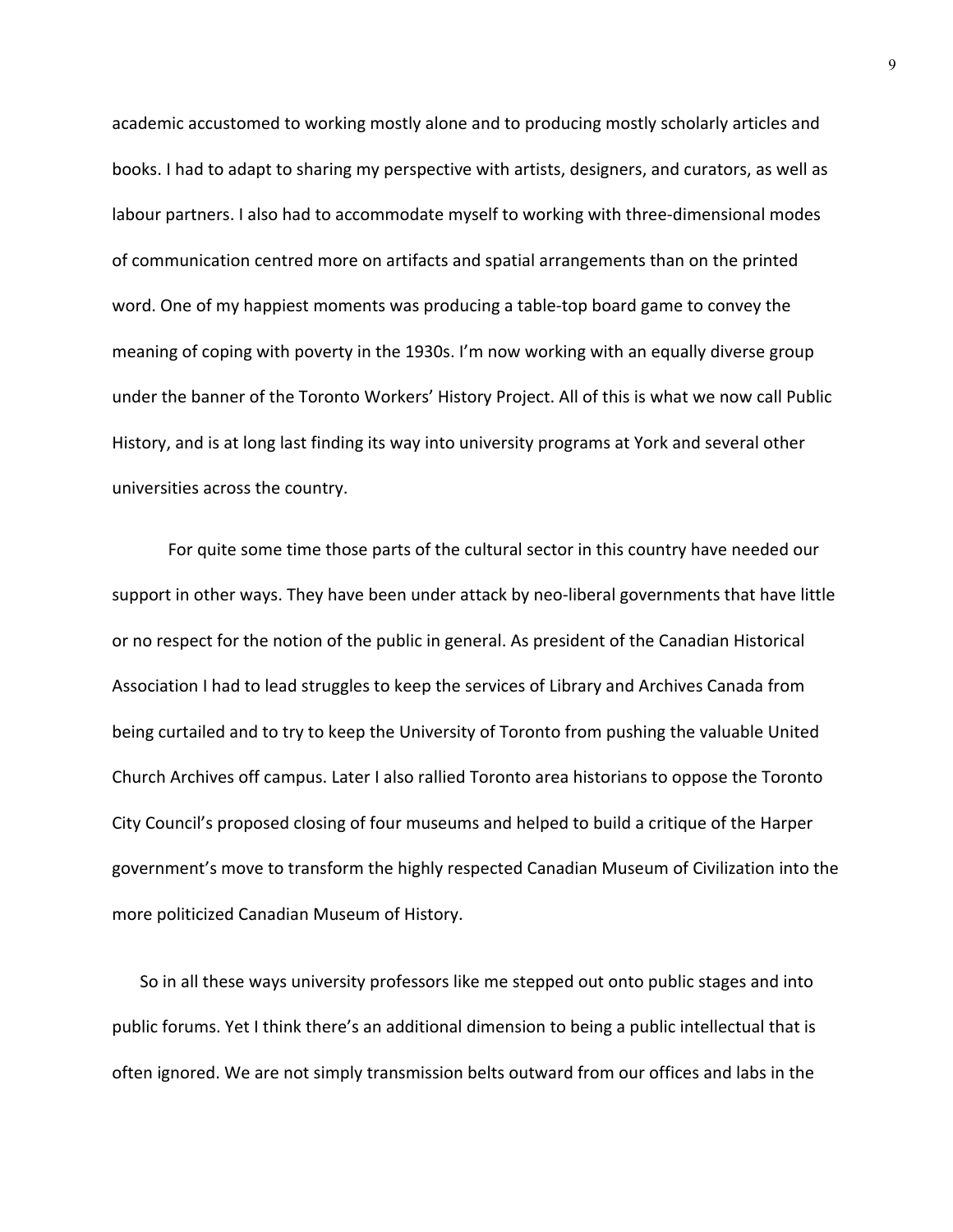university; we also bring our external commitments and concerns into the university to challenge many of the conventions, practices, and priorities that have long dominated those institutions. Those outside experiences also shape what we think should be taught and what research projects we feel drawn to take up, as well as how we think the university should operate. We could call these the Outlaws.

Half a century ago, I approached university life with a lot of awe and considerable scepticism. I think there were two reasons for that. The first was where I came from. I grew up in a working-class suburb on the eastern edge of Toronto in the semi-rural municipality known as Scarborough. My father was a blue‐collar worker, and my mother was a secretary who also did most of the domestic labour for our family. In the neighborhood where I grew up, I expect that nobody used the term "intellectual." I doubt that my family, kin, and neighbours would have known quite what one was, except perhaps as a stock character in comedy (Does anyone remember the comedian who called himself Professor Irwin Corey and styled himself "The World's Foremost Authority"? He just died in February at age 102.). In the world of my childhood and youth, we were working people, and work with the hands was valued far above writing, speaking, and publishing. I was an oddity because I liked to read, didn't much like sports, didn't know how to take apart cars, and did well in school. But, as I reached university age in the mid 1960s, parents like mine were being encouraged to think about investing in the upward mobility of their children through more schooling. So my parents helped to propel their academically inclined son into university, the first in my family on either side.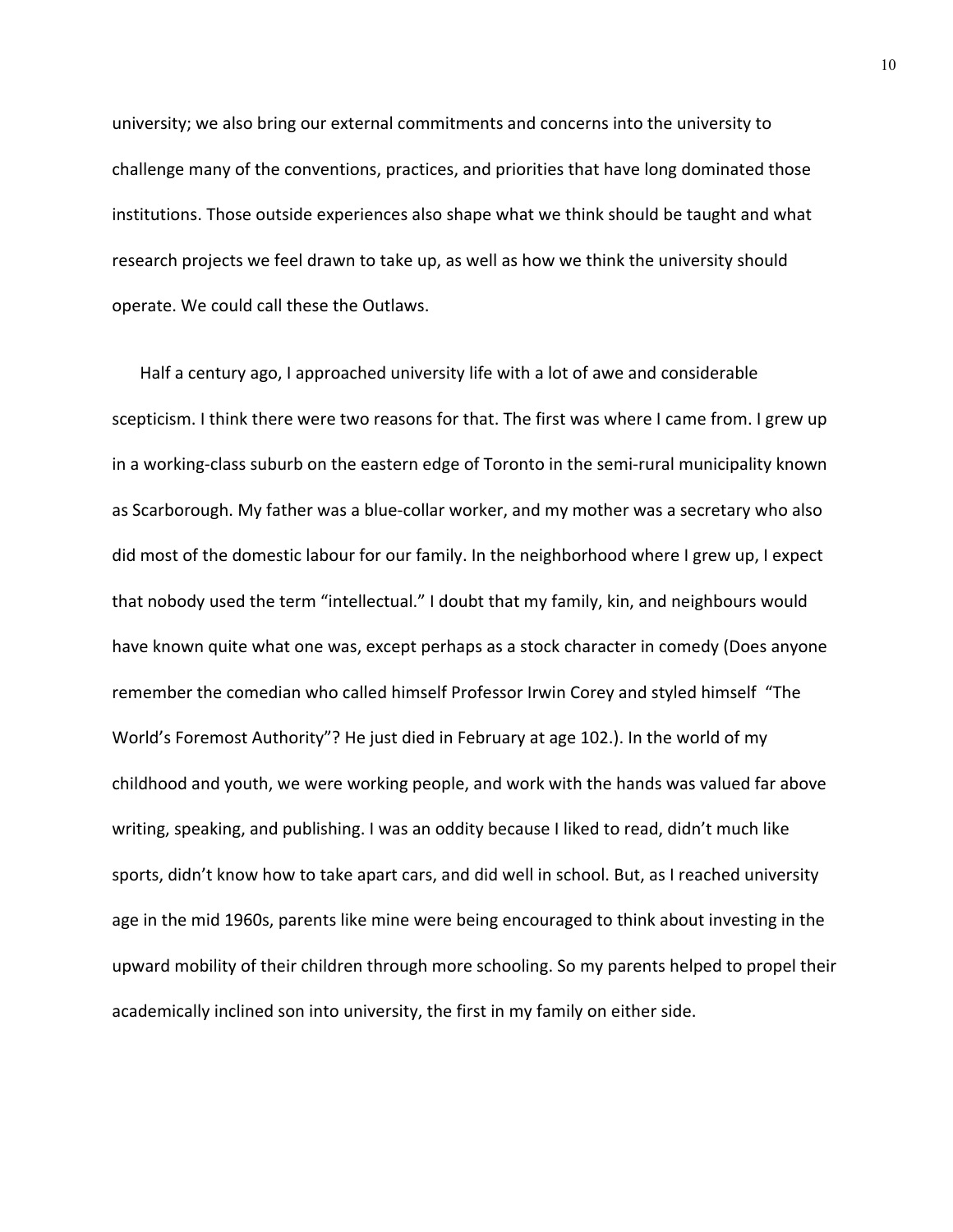At the University of Toronto in the late 1960s, I felt like an outsider. We now know that scarcely more than 10‐12 per cent of the burgeoning undergraduate student body in Ontario came from working‐class families at that point. I spent my summers in high school and university working at blue‐collar jobs – three summers in my uncle's metalworking sweatshop, three at Canadian Johns‐Manville risking mesothelioma working with asbestos products. Meanwhile, many of my university classmates were travelling through Europe, sometimes for the second or third time. So I approached academia with a profound sense of difference.

Then, about 1968, I was shaken up by the radical politics that were percolating all around me on campus at that point. Within a year, I was elected to the student council and was hanging out with elements of the New Left on campus and tapping into the channels of radicalism within the old Canadian Union of Students. Between 1969 and 1972, I participated in, and in two cases helped to lead, three occupations of university buildings over day care, library access, and student power in university decision-making. My mind was spinning through profound critiques of capitalism, imperialism, sexism, racism, consumerism, religion, and various forms of conformity, and latching onto the importance of radical democracy encapsulated in our favourite slogan "Power to the People." Within the university we were critical of received wisdom about almost everything, and lashed out at academic authoritarianism, pomposity, and elitism.

That was the headspace in which I entered graduate school in 1971 – a timid working‐class kid with a head full of radical ideas about what was wrong with the world and in particular what was wrong with the university. Somehow I eventually thought it would be possible to set out on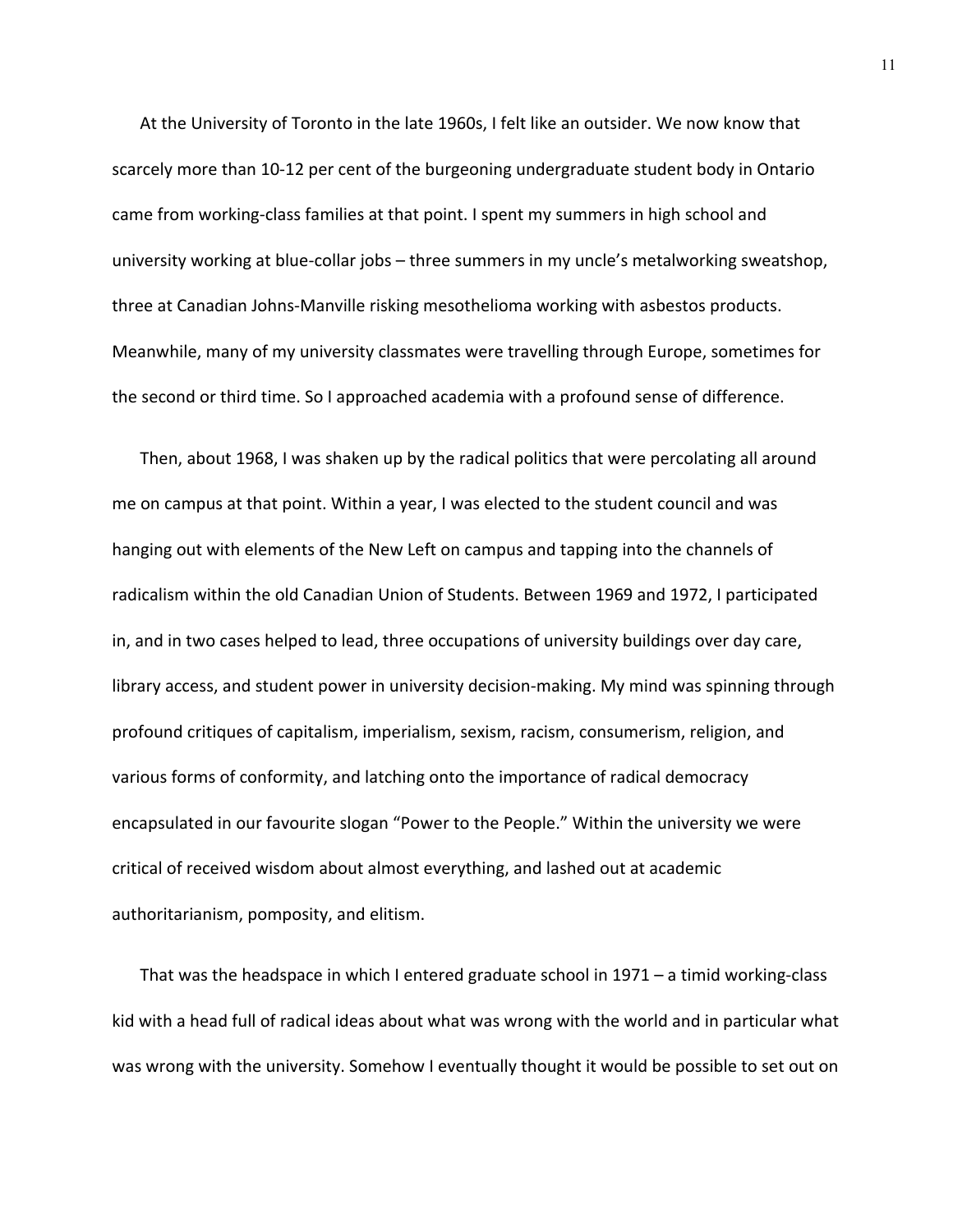an academic career with a different agenda, one that incorporated my ambivalence and scepticism about the academy as I had found it.

As a PhD student, I was particularly preoccupied with what to research and write about. Like other historians who'd had a brush with the New Left, I wanted to focus on those who had been left out of mainstream historical scholarship ‐ workers, women, and immigrants, in particular. For me, it was the working class that got most attention. I got lots of support for my enthusiasm at the University of Warwick and Dalhousie University. By the time I defended my dissertation in 1981, social history was rapidly shaking up the old framework of conceptualizing the past in Canada as elsewhere, and working‐class history was starting to make an impact.

That first generation of labour historians was not merely telling a story that had been left out of traditional Canadian historical writing. We wanted to reconstruct the discipline with our new theories and empirical research. We were writing about structures of exploitation and oppression and about the complex histories of resistance by subordinate groups. We also reached outside the limited boundaries of the historical discipline for inspiration. We learned from political economists, anthropologists, the new scholars of gender and women's studies, and those who took us along the so-called linguistic turn. Interdisciplinary study and reading groups flourished (one of those I joined in 1981 is still running), as did interdisciplinary conferences. My immersion in these challenging new forums and networks of discussion and debate was immensely stimulating and productive. We certainly helped to shake up a good deal of conventional thinking and intellectual practices within Canadian universities. Marxism,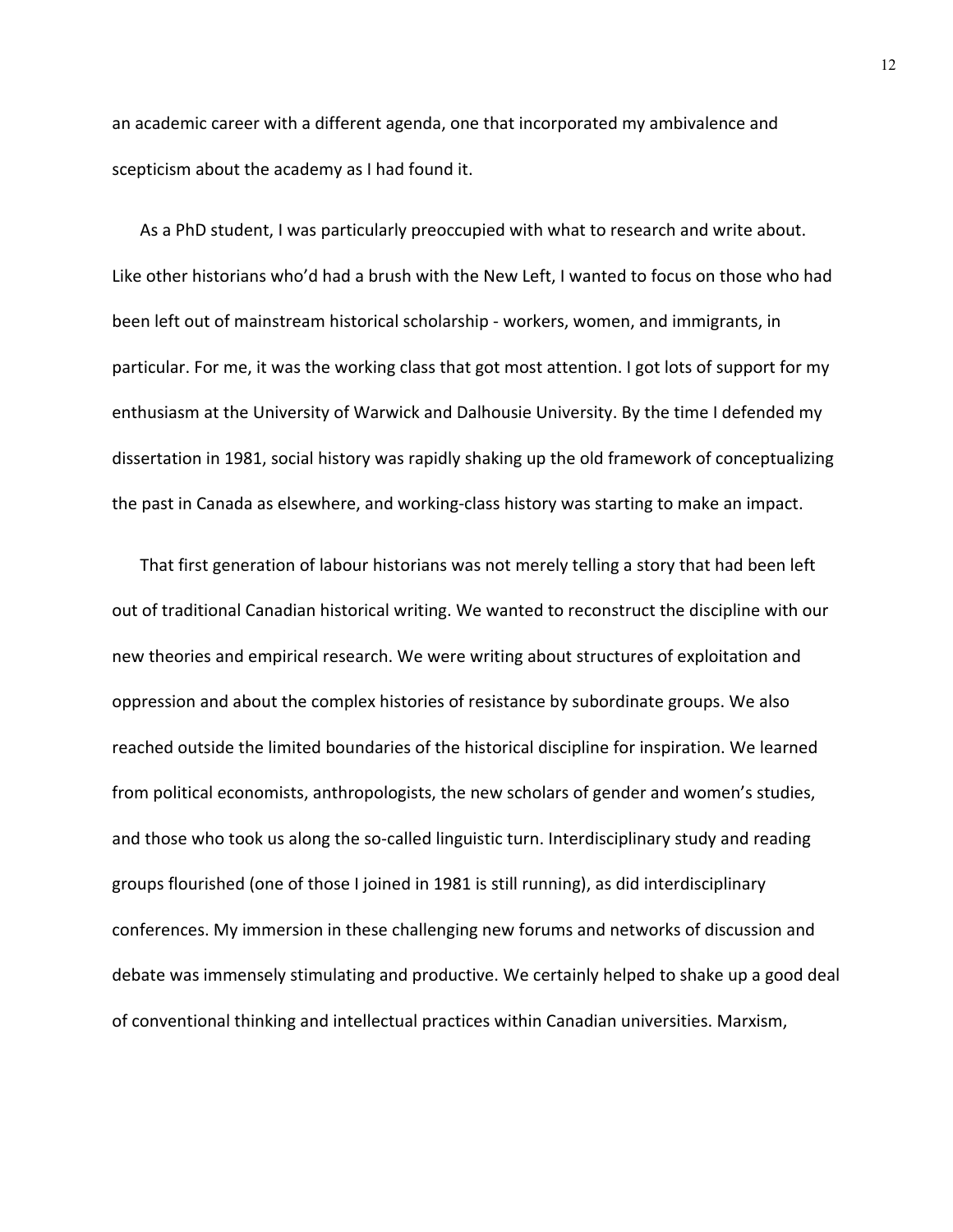feminism, and anti-racism all eventually found space within the ivory tower in new tenured jobs, curriculum, research centres, conferences, journals, and more.

Once I started a full-time teaching career at York in 1982, I had to think about how my politics would affect my teaching. For my first twenty-two years at York, I was cross-appointed between the interdisciplinary Division of Social Science and the History Department, and was responsible for staring up a new Labour Studies Program. So I was regularly expected to address the contemporary relevance of my insights into labour history and industrial relations. I was conscious that many of my students had family backgrounds similar to mine, except that ever larger numbers of them also had immigration built into their family experiences. I also learned that most of them worked long hours to be able to attend university (much longer than my generation had), and therefore brought to the class room lots of raw material for discussion. As a lecturer and in my reading assignments, I tried to challenge my students to rethink a lot of their received wisdom about the world of work and to reflect in new ways on their own work experience.

As a radical undergraduate in the 1960s, I had prattled a lot about student‐centred learning, but, at a large university in the 1980s with huge classes, I had less pedagogical flexibility than I might have liked. I often put smaller classes through debates and role‐playing, and for many years had groups in one large one class present dramatizations of some theme in Canadian working-class history every week at the front of the lecture hall (what I called "Workers' Heritage Moments"). I also designed assignments that regularly sent them outside the university to conduct interviews for their research projects. They generally loved doing that.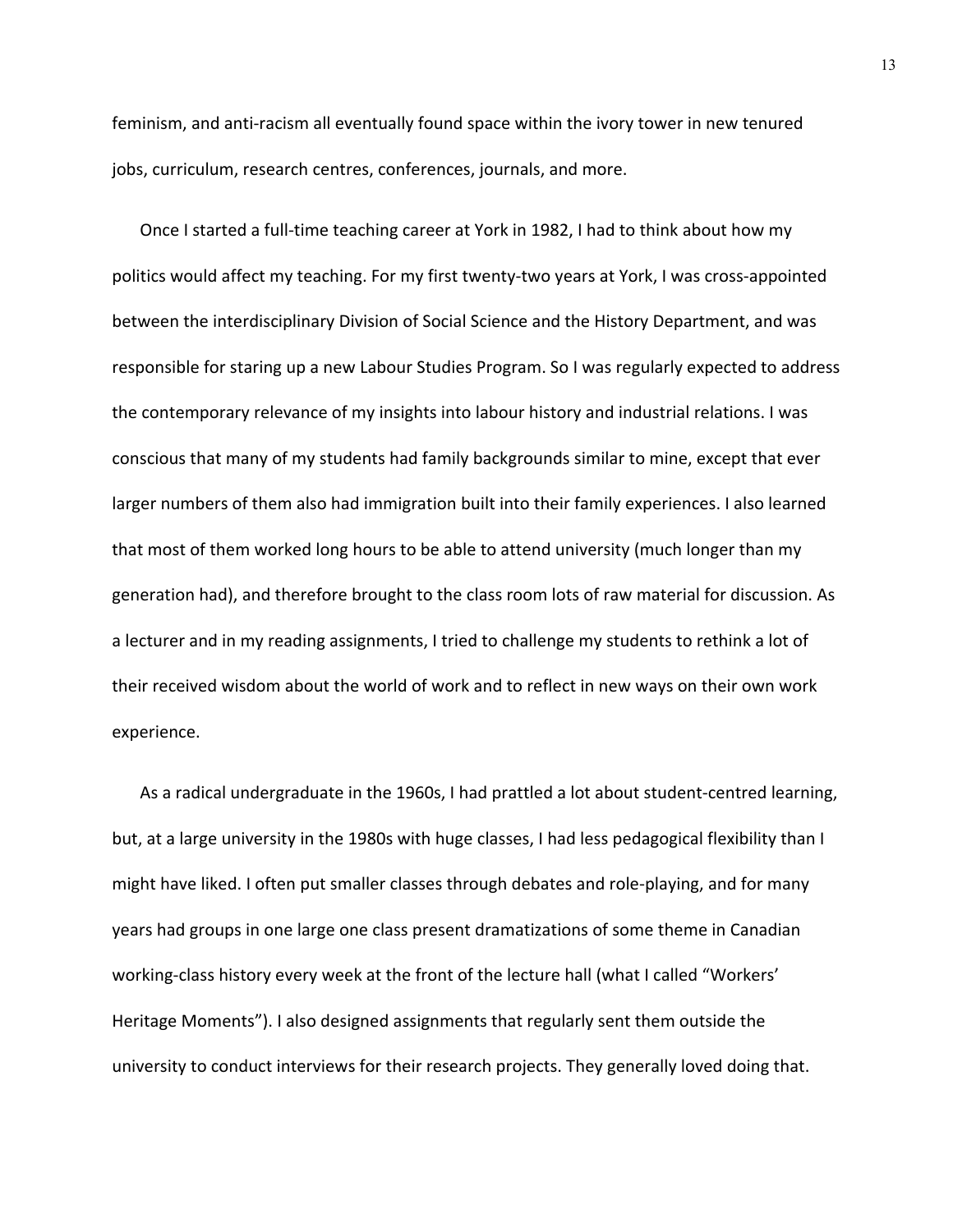York was a newer university than that other hide‐bound campus further south in the city, one that prided itself on its cutting‐edge intellectual life. It didn't take me long to realize that it was nonetheless weighed down by two negative forces. On the one hand, I found collegial life remarkably stuffy, conventional, elitist, and male‐dominated. The treatment of the few women in the History Department was particularly disturbing, Gradually over many years, the small number of us who were hired in the 1980s and 1990s were able to establish an alternative kind of professionalism, where it was possible to be serious and rigorous with casual attire, warm social relations, and compassion for our students and each other, rather than elitist pomposity and cold pretention.

Beyond the department, the other issue was the bewildering and frustrating university administration. By the time I arrived at York, Canadian universities were moving more determinedly towards a new kind of managerialism at the top, a response to rapid expansion and then severe financial restraints imposed by tight‐fisted provincial governments. Things, of course, got substantially and noticeably worse after 1995, when the Mike Harris Conservatives slashed university funding savagely. Student fees shot up, part-time academic work steadily increased, and our employment conditions stagnated or deteriorated. It became clear that strong unionism on campus was the only real hope to confront these pressures. Twice I walked picket lines for strikes launched by my faculty association. The nastier of these lasted for two months in 1997 and ended in defeat. More dramatic and in many ways more agonizing were the three CUPE strikes of teaching assistants, contract faculty, and graduate assistants between 2000 and 2015, which we full‐time faculty had to support to varying degrees.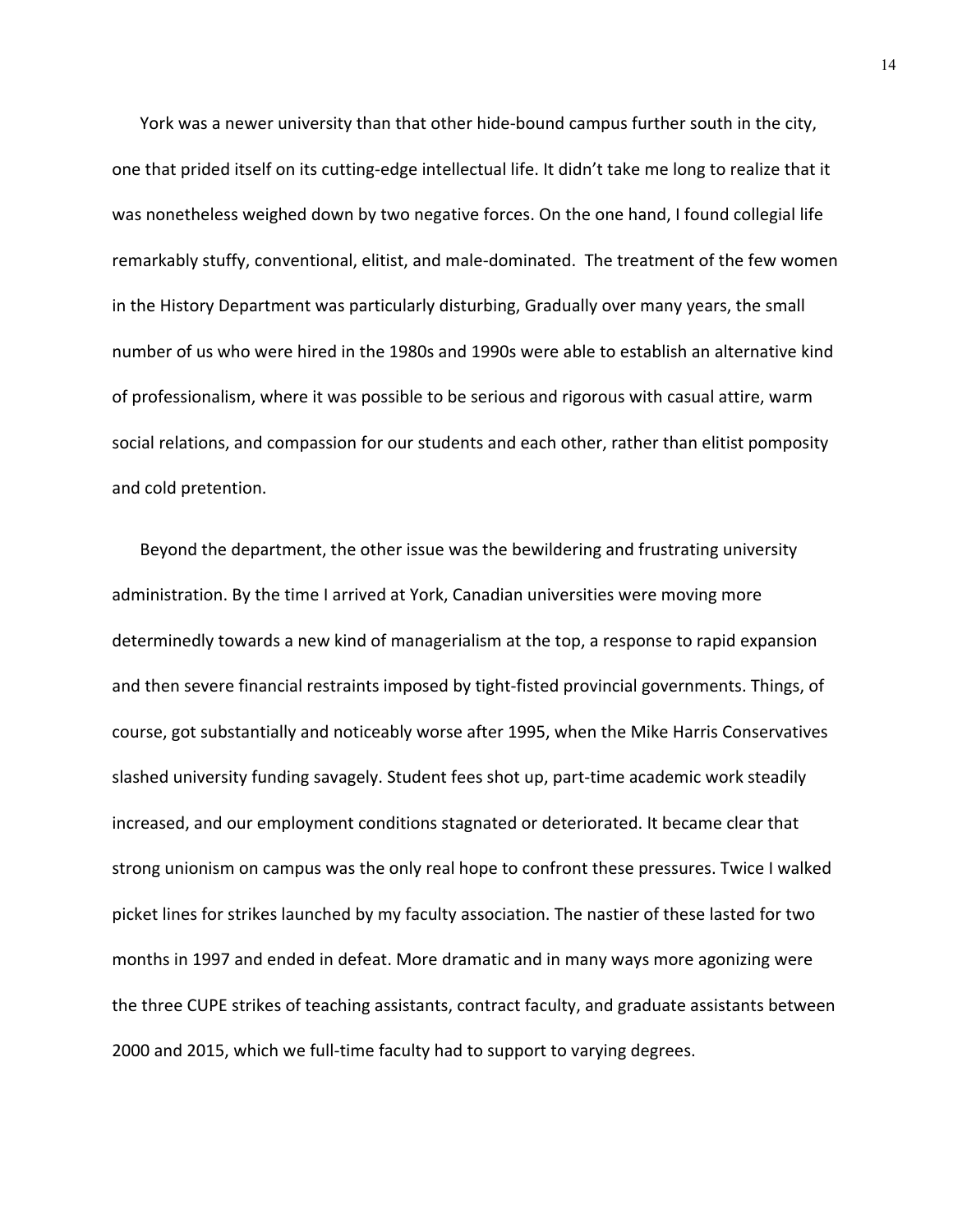From the late 1990s onward I became more and more conscious of what we now like to call governance issues. I served in the university Senate for twelve years over that period, and found myself in increasingly frequent battles. Essentially, like their counterparts across the country, the senior administration was attempting to curb collegial decision‐making power by by‐passing established decision‐making bodies, especially faculty councils and the Senate. I butted heads with them over an attempt to bring onto campus a privately funded research centre, the Centre for International Governance Innovation (CIGI); over a ludicrous program prioritization project that threw the entire campus into crisis for months in 2013‐14; over the equally ludicrous and secretive decision to open a new campus in Markham; and so much more. In that process many of us found the need to reassert collegiality among academic colleagues in the university as democracy, as the positive, legitimate alternative to managerialism. Those battles are far from over.

So I was part of a generation of professors who thought it was important to rethink the relationship between the university and society and the intellectual's role in that relationship. Do public intellectuals have a future in Canada (and further afield)? There have been growing danger signs and reasons to worry.

First, we have to acknowledge that intellectual life inside the academy has become intensely professionalized, specialized, and fragmented. Over the past half century, intellectuals have been drawn away from public forums into more narrowly focused professionalized exchanges within proliferating sub‐disciplines. We talk to ourselves in exclusive seminars, conferences, and academic journals, perhaps across disciplinary boundaries, but seldom in non‐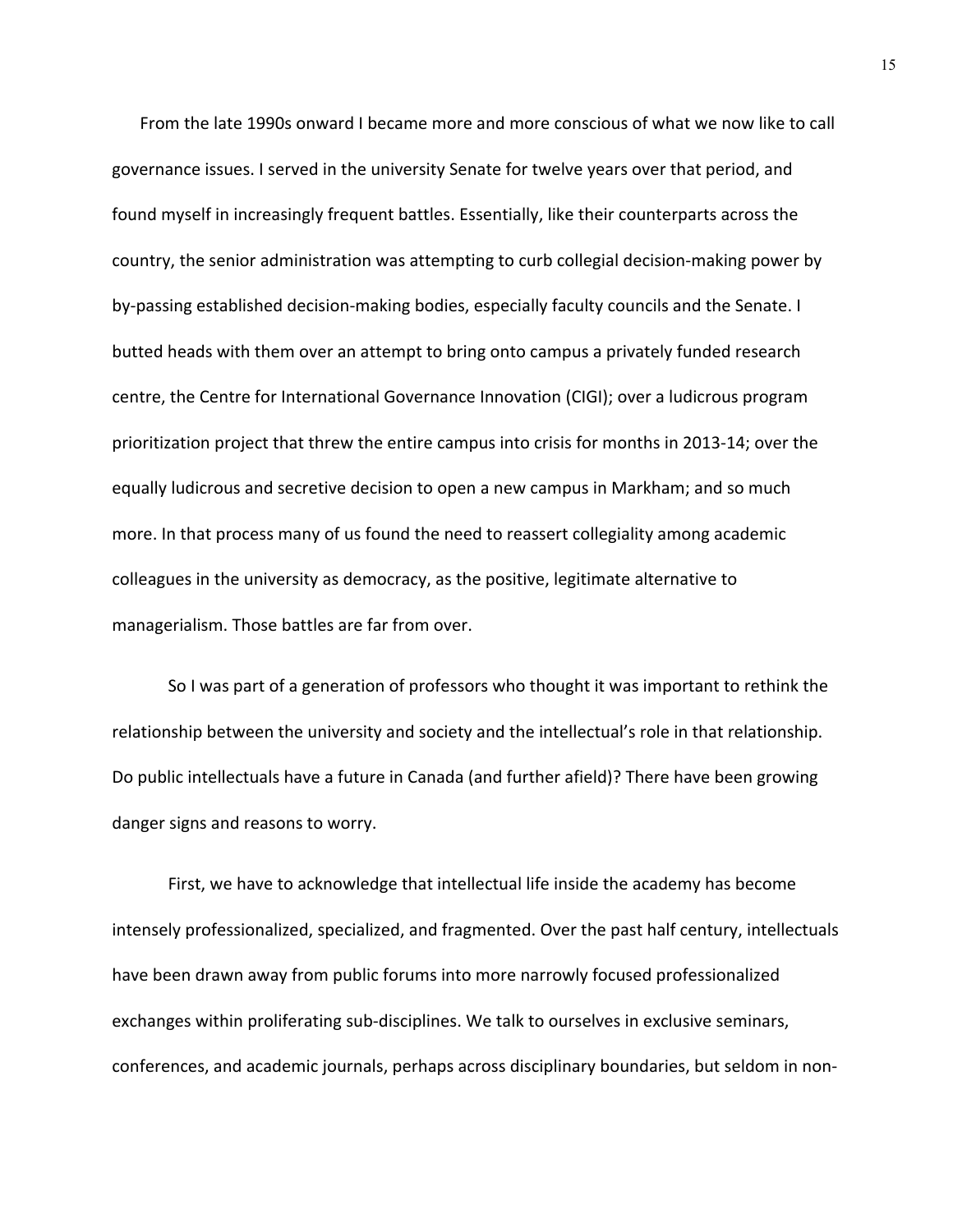academic settings. The consequences have been disturbing. I share the concerns of such social critics as Russell Jacoby and Richard Posner that the modes of expression within academic circles have become increasingly arcane, often impenetrable by the uninitiated, and not balanced by any efforts to communicate those ideas in a more accessible fashion. What has been lost is the clarity of communication that was once prized, at least in the liberal arts. The public cannot know us if we don't know how to speak to them.

Yet I don't think the public intellectuals are in retreat simply because they've shot themselves in the foot. There are contextual problems that constrain or silence them. So, second, I would look to the state of the contemporary university as a threat to the pursuit of public intellectualism. The liberal arts, which have always supplied the largest numbers of publicly engaged academics, are under threat, as the utilitarian approach to higher education leaves them underfunded, under‐promoted in university development strategies, and crippled by declining enrolments. Moreover, the pool of potential public intellectuals within the university is dwindling: the soaring numbers of contract faculty have far less time and independence to engage in the kinds of public engagement that full‐time tenure‐stream faculty have enjoyed. Perhaps most disturbing is the growing emphasis from university administrators and provincial politicians on renegotiating the relationship between the academy and the broader society through a process of "accountability," a chorus that is reaching unbearable decibel levels. For several years mine has been calling itself the "engaged" university, a hugely ambiguous term. There is a real danger that our small initiatives in public outreach will be bracketed with some worthwhile community collaborations but also with much more ominous collaborations with corporate interests, exemplified at York by the CIGI incident. More than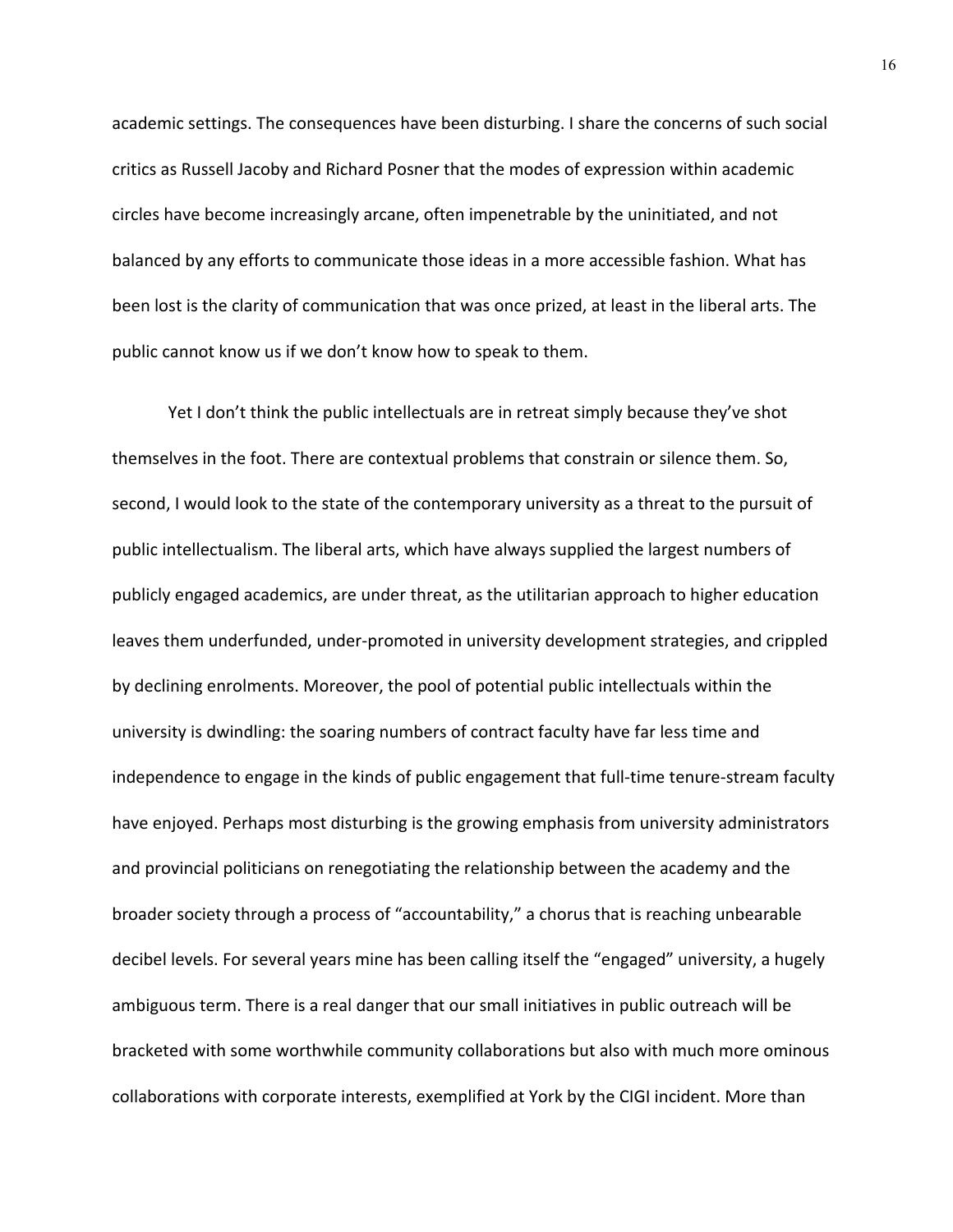ever, we are being exhorted to make our teaching and research applied, quantifiable, and, where possible, commercially viable – an agonizing process for the liberal arts, whose very essence has always defied such formulations of our work. We need to continue to reassert our own versions of public engagement that retain the autonomy of our disciplinary practices and our academic institutions, that continue to allow for independent, ethically based criticism, and that are not caught up in any neo‐liberal agendas. We can't abandon the vital role of the university as a base of independent social criticism, made possible by the academic freedom that we honour and try to nurture.

Third, public intellectual life has undergone a substantial reorganization. The landscape of public policy debate is now littered with competing institutes and think tanks, each focused primarily on public policy issues and each with its own ideological axe to grind. To some extent this is laudable – I am particularly grateful to the well‐publicized work of the Canadian Centre for Policy Alternatives. But the CCPA (and the newer Broadbent Institute) emerged as efforts to counter the expansive reach of the well‐established, well‐funded right‐wing think tanks, such as the Fraser Institute or the Manning Centre, which seek to dominate public discussion in diverse ways, including student recruitment on campus. What is most troubling about these new rightwing centres of public intellectualism is that they are driven by the neo-liberal values of the capitalist market (efficiency, productivity, flexibility, key performance indicators, and all the other buzz words), not by the broader, ethically driven values that motivated intellectual criticism for so many generations. They have already succeeded remarkably in rejigging the mainstream "common sense" in public discourse about the economy, the state, democracy and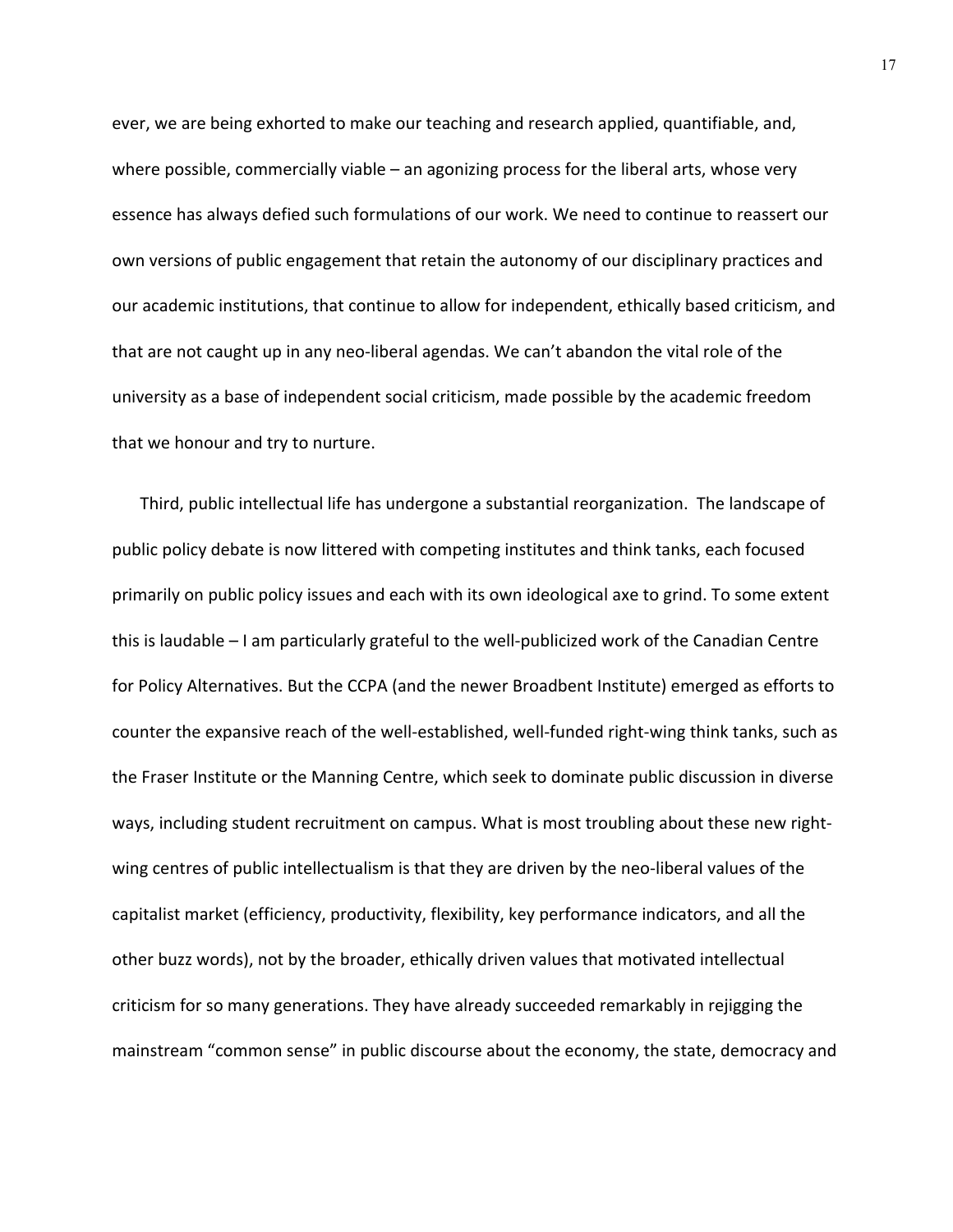citizenship, the private and the social, and so much more – what is sometimes called "market fundamentalism."

Fourth, changing modes of communication have disrupted the established practices of public intellectualism. We have watched the media in which public intellectuals have been accustomed to engage wither and die, or become transformed into something quite disturbing. Bookstores are closing. Newspapers are shrinking, and serious journalism is in crisis. Small magazines have always had a difficult life in a country the size of Canada, but are now vanishing. The surviving media tend to try to repackage news and analysis as entertainment. All too often, intellectuals are tapped for their ten‐second soundbites of narrowly focused expertise and given fewer opportunities for wide‐ranging commentary.

That problem is compounded by emerging trends within social media. In the age of the internet not only is the public domain an increasingly fragmented space, but anyone who blogs can play at being an intellectual. There has certainly been a generally welcome democratization of knowledge production, but, in this era of "post‐truth" and "alternative facts," there is rampant confusion between disciplined knowledge, or reasoned, evidence-based analysis, on the one hand, and simply passionate, ill-informed opinion on the other. We are in danger of being drowned out by verbally nimble, cynical clowns.

Will anyone listen to us in the end? I think the answer to that question is open-ended. My own experience working with unionists has been sobering. I think we are generally respected, but not entirely trusted. They like to hear us as public intellectuals talking to the media with labour‐positive messages, and they have seemed willing to tag along somewhat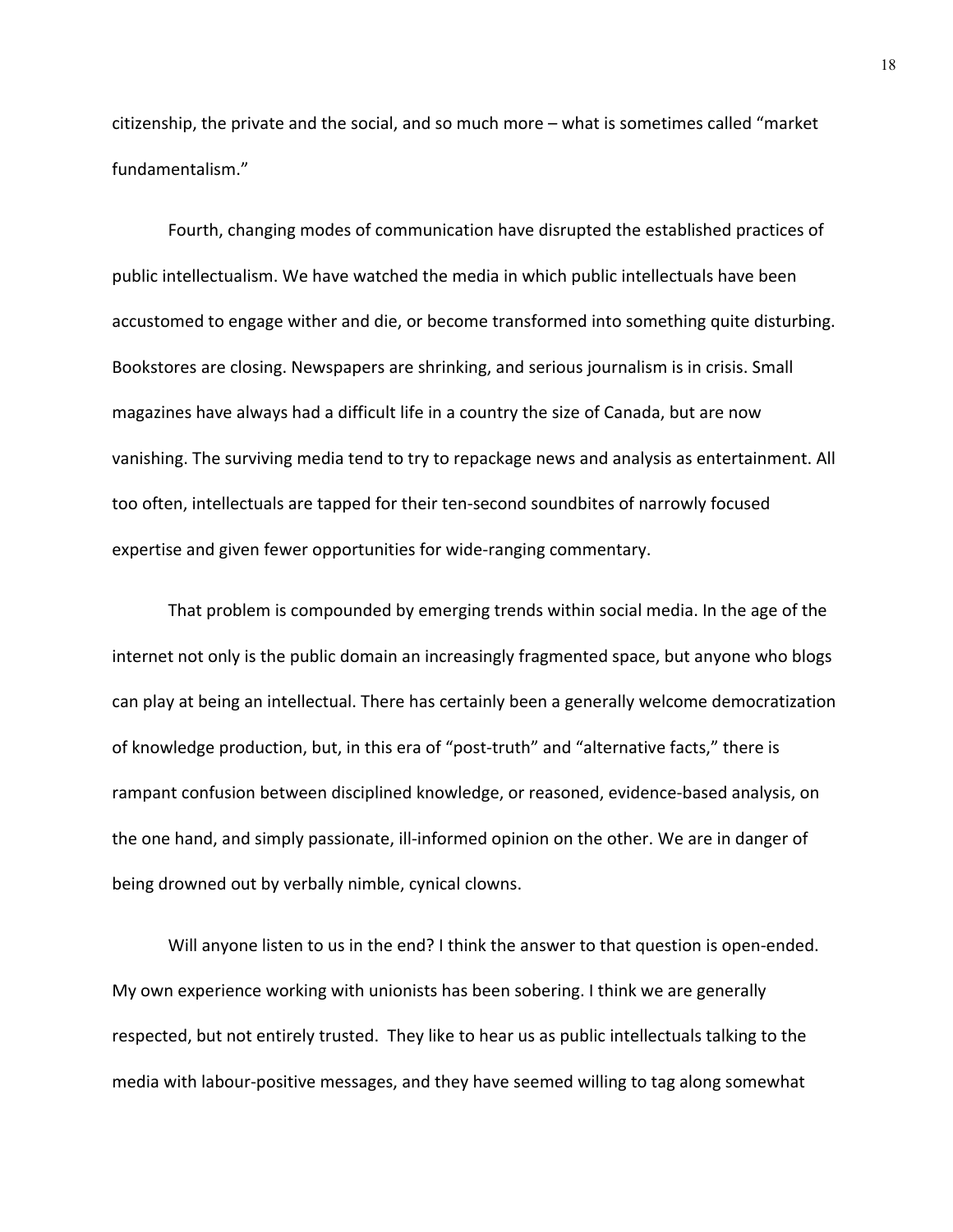passively on the arts and heritage projects we set in motion. But, among many workers, there is a perfectly understandable discomfort with people coming out of the university environment. Unionists can sense a sharp class difference. Back in the 1980s I was introduced to the chair of the Education Committee of the steelworkers' union local at Stelco in Hamilton, who bluntly said: "I know you professors ‐ you either want to study us or change us," and walked away without shaking my hand. Labour historians are probably too earnest and too didactic for most working‐class tastes. As we continue on through the Truth and Reconciliation process with indigenous peoples in Canada, I worry that those kinds of tension will be in high relief.

So the interaction of the intellectual and the public has proved to be far more difficult than many of us imagined. The Public Scholar is finding a dwindling audience. The Popularizer gets pushed aside by the mass media. The Expert still gets respect, but the Critic is in retreat. But I certainly don't want to end on a negative note. The most heartening trend is that the Committed are as busy as ever and finding new ways to communicate. In my field the most spectacular example has been something called *Active History*, a website that publishes a historian's short essay on the contemporary relevance of his or her research almost every day and has an audience of thousands. It was developed over the past eight years entirely by talented, far-sighted graduate students in my department, and has become the voice of a new generation of historians in Canada (it has a francophone counterpart in Quebec). The site's statement of purpose is so encouraging:

We define active history variously as history that listens and is responsive; history that will make a tangible difference in people's lives; history that makes an intervention and is